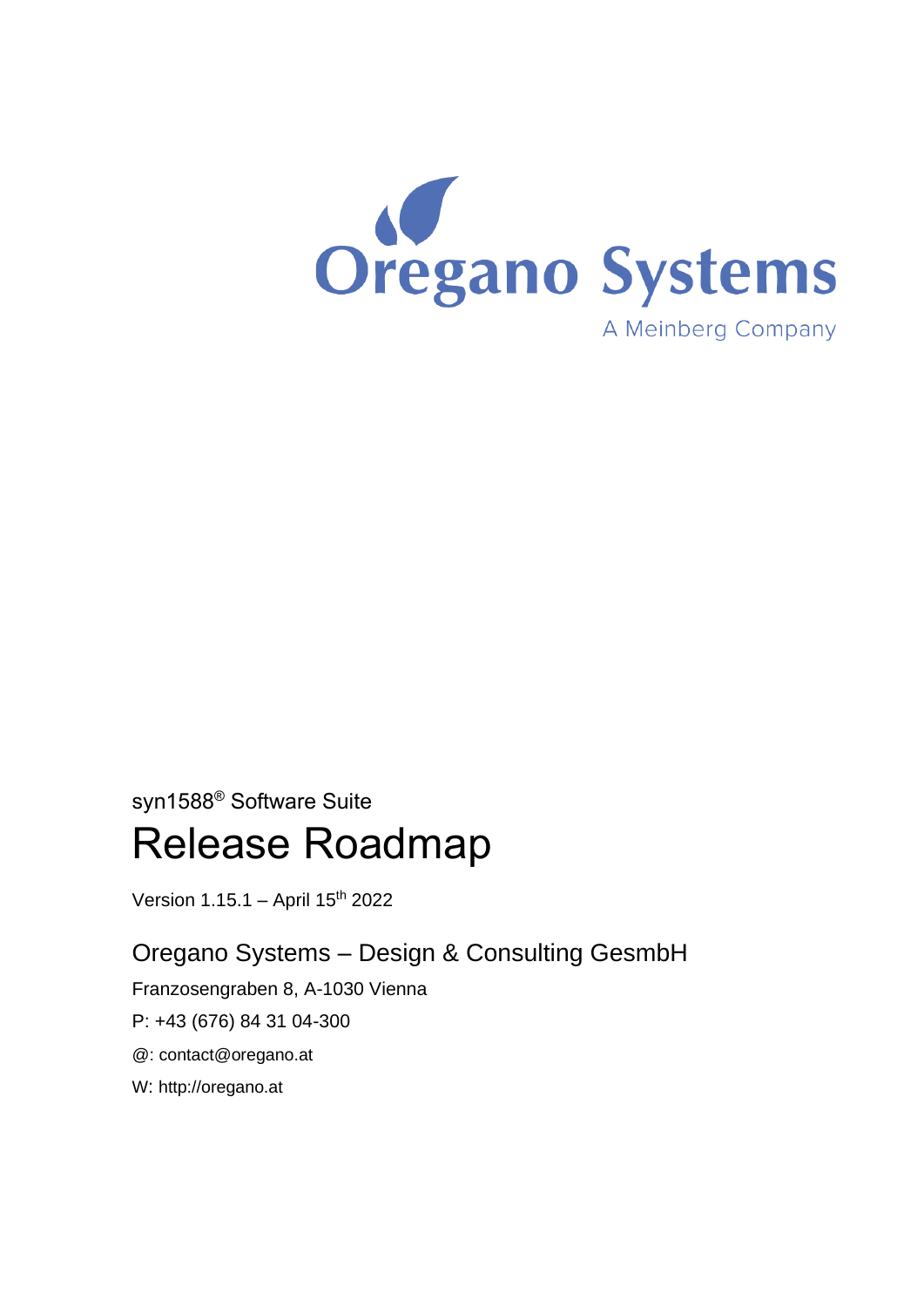

### 0.1 Legals

#### Copyright © 2022 Oregano Systems – Design & Consulting GesmbH

#### ALL RIGHTS RESERVED.

Oregano Systems does not assume any liability arising out of the application or use of any product described or shown herein nor does it convey any license under its patents, copyrights, or any rights of others.

Licenses or any other rights such as, but not limited to, patents, utility models, trademarks or tradenames, are neither granted nor conveyed by this document, nor does this document constitute any obligation of the disclosing party to grant or convey such rights to the receiving party.

Oregano Systems reserves the right to make changes, at any time without notice, in order to improve reliability, function or design. Oregano Systems will not assume responsibility for the use of any circuitry described herein.

All trademarks used in this document are the property of their respective owners.

### 0.2 Contents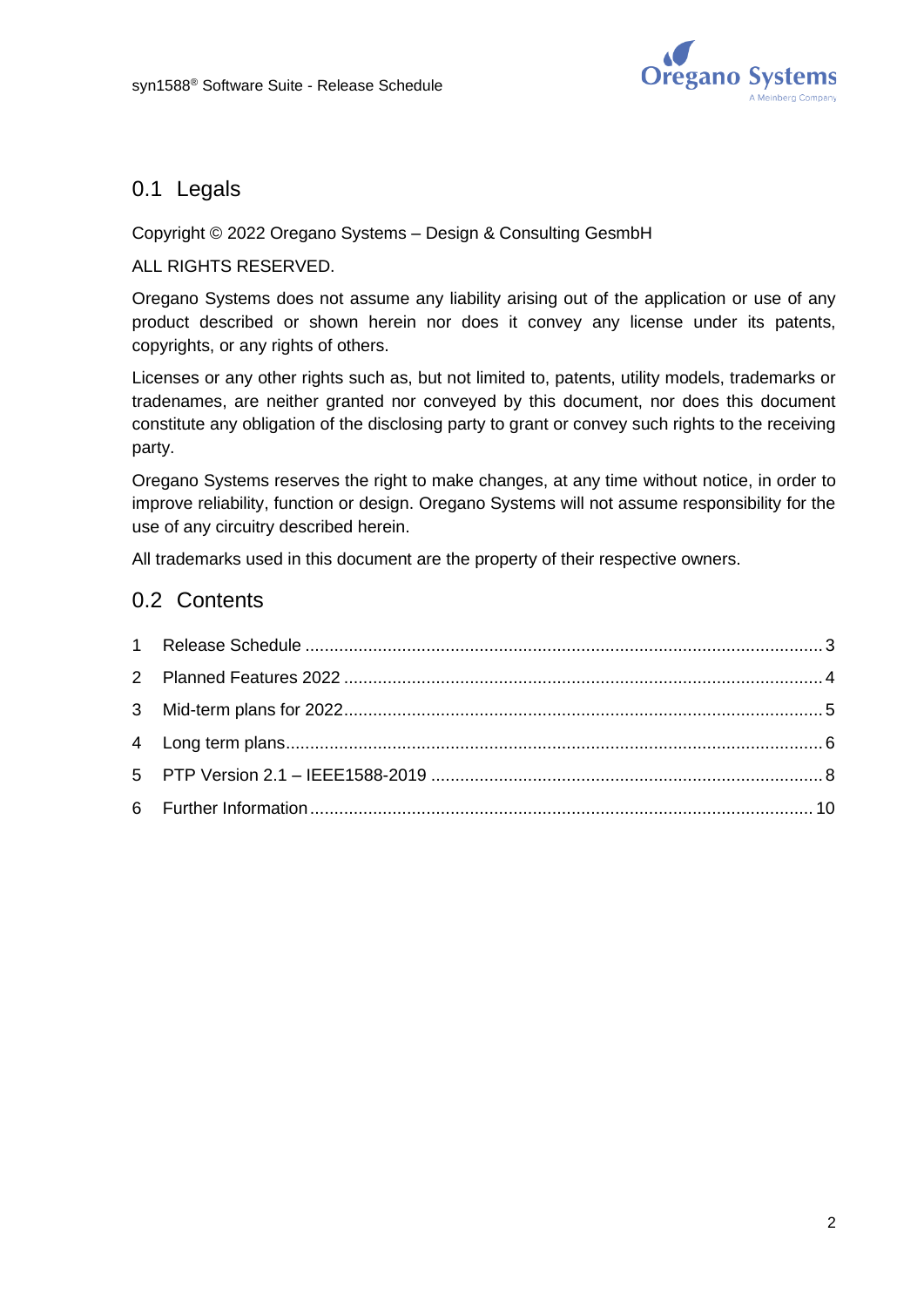

# <span id="page-2-0"></span>1 Release Schedule

New releases of the Oregano Systems' syn1588® Software Suite are usually scheduled to be published quarterly, by the end of each quarter.

- Q1 March/April
- Q2 June/July
- Q3 September/October
- Q4 December/January

Oregano Systems reserves the right to change this release schedule for any reason, cancel scheduled releases, or add additional releases as we see fit.

The below plan is not set in stone and we may be able to accommodate your specific requirements. If you are interested in specific features listed below, require some of the features sooner, or have a request for an unlisted feature, contact Oregano Systems [\(contact@oregano.at](mailto:contact@oregano.at) or [sales@oregano.at\)](mailto:sales@oregano.at).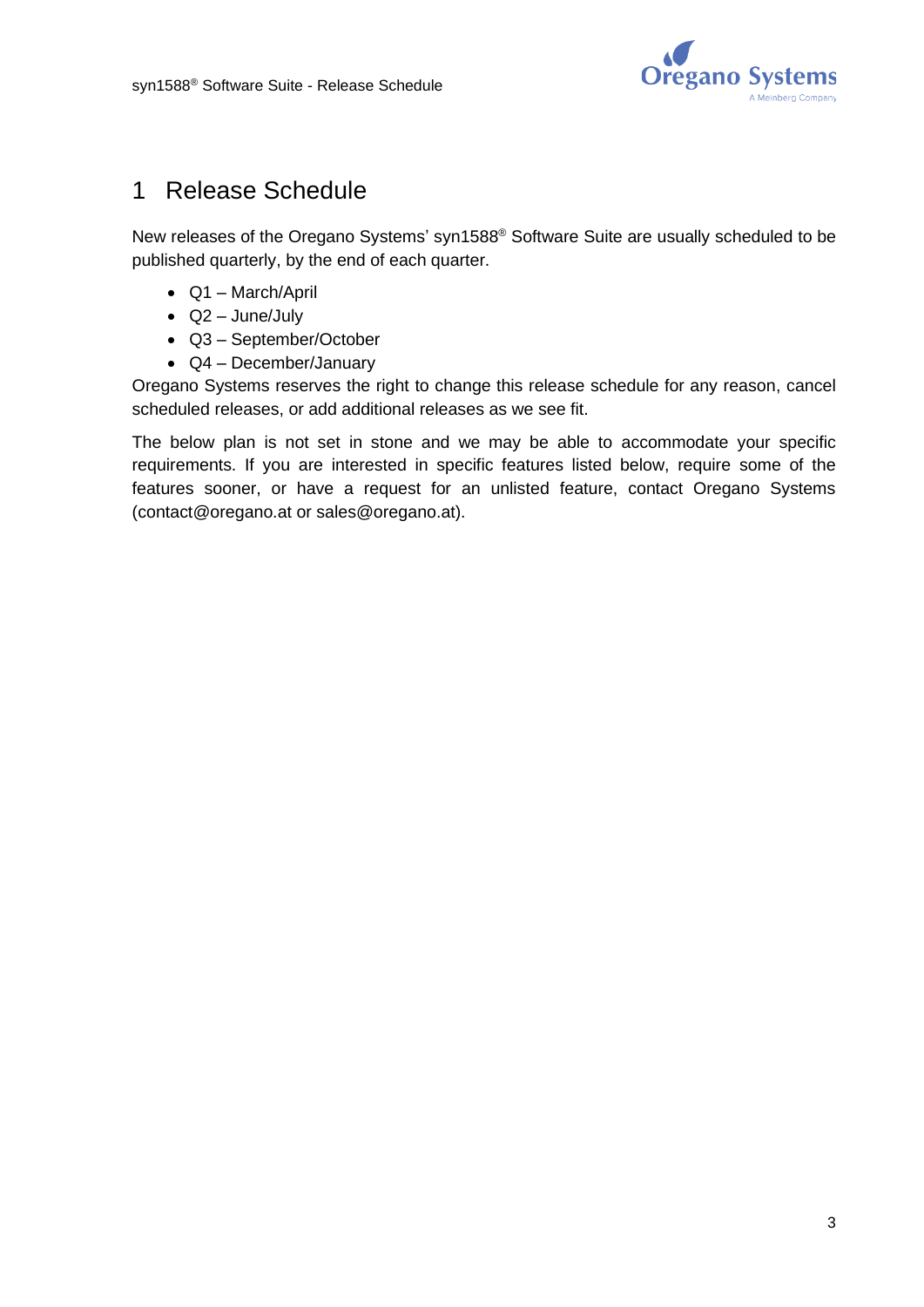

### <span id="page-3-0"></span>2 Planned Features 2022

#### 2.1 Q2/2022 Release

2.1.1 PTP Security: Key Exchange

#### 2.1.2 Finalizing: Broadcast Industry: Audio, SDI and SDI LTC signal generation

Full support of this feature can be made available on-demand, starting with release v1.14, but requires an update of the PCIe Single NIC hardware itself (adding support for signal generation).

The Video extension board for the syn1588® PCIe NIC already provides synchronization capability to external Video source signals as well as the generation of basic SDI Video signals (H/F Sync, etc.) for various Video modes.

In addition to these signals, a new hardware supported generation of Audio Alignment Point, SDI Alignment Point and SDI LTC Timecode according to SMPTE 2059-1 and 2059-2 is implemented.

Full support is currently scheduled for release with Q1/2022 v1.15.

#### 2.1.3 syn1588 PTP Clock architecture overhaul

Internal tests for the PTP Clock overhaul are still commencing. This clock architecture overhaul is scheduled for the next release and already shows a significant improvement in stability and accuracy.

- 2.1.4 syn1588® Dual NIC: improved support
- 2.1.5 syn1588® PCIe NIC: new features
	- Upgrade the windows driver to NDIS 6.3.
- 2.1.6 PTP v2.1 option support
- 2.1.6.1 Mixed Multicast/Unicast Operation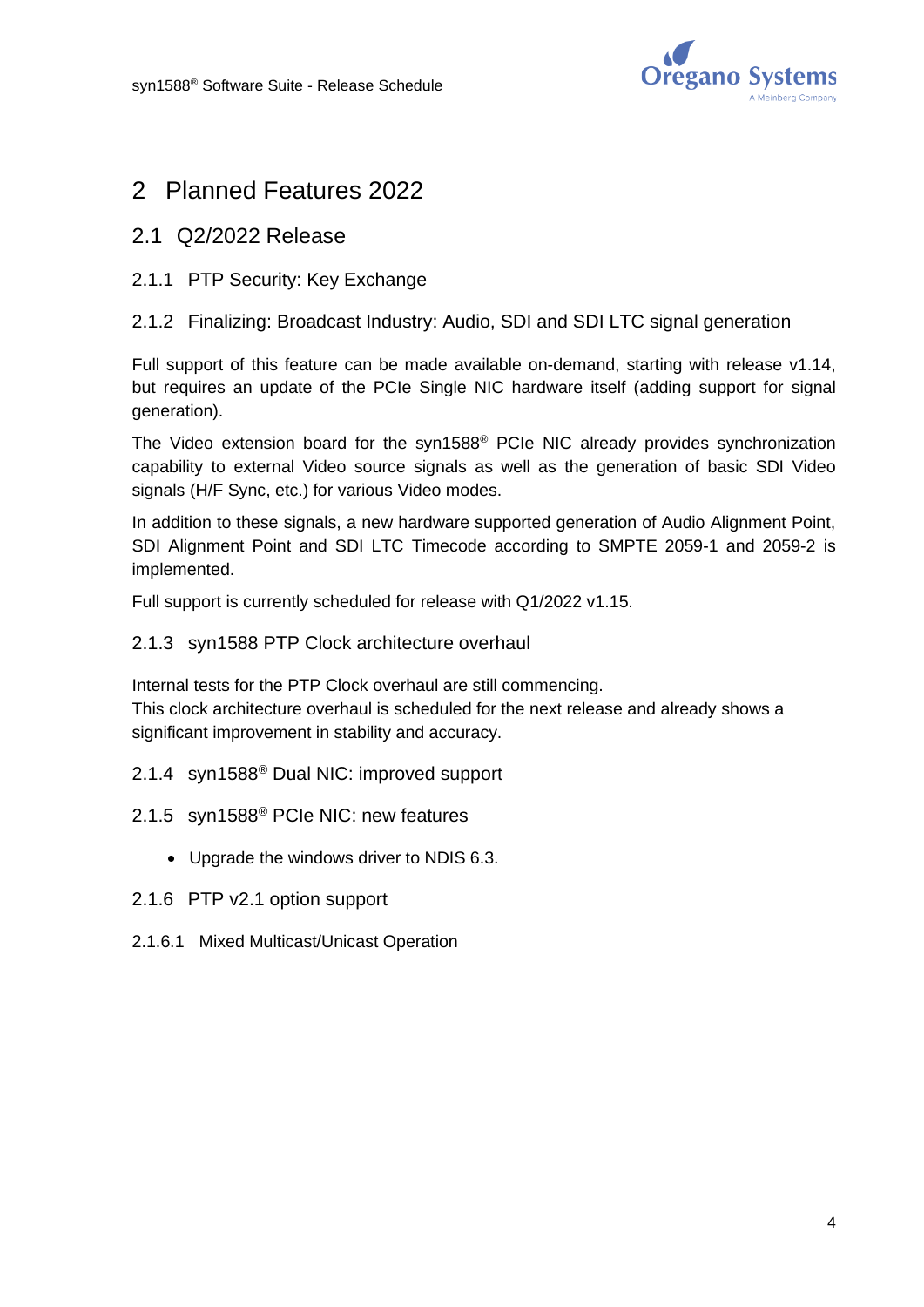

### <span id="page-4-0"></span>3 Mid-term plans for 2022

### 3.1 Synchronous Ethernet

### 3.2 syn1588 API 2.0

This rework will provide improved access to the feature set of the syn1588® hardware.

Note that this will replace the current syn1588 API over the next release cycles, we will provide extensive documentation to make the switch as seamless as possible. You will receive the new API over the next release cycles together with the old API. The current syn1588<sup>®</sup> hardware features will still be available via the old syn1588 API during this switchover. New features will only be available via the syn1588 API 2.0.

### 3.3 PTP v2.1 option support

Add optional IEEE1588-2019 features depending on market/customer demand.

# 3.4 syn1588® Dual NIC: extended syn1588 API support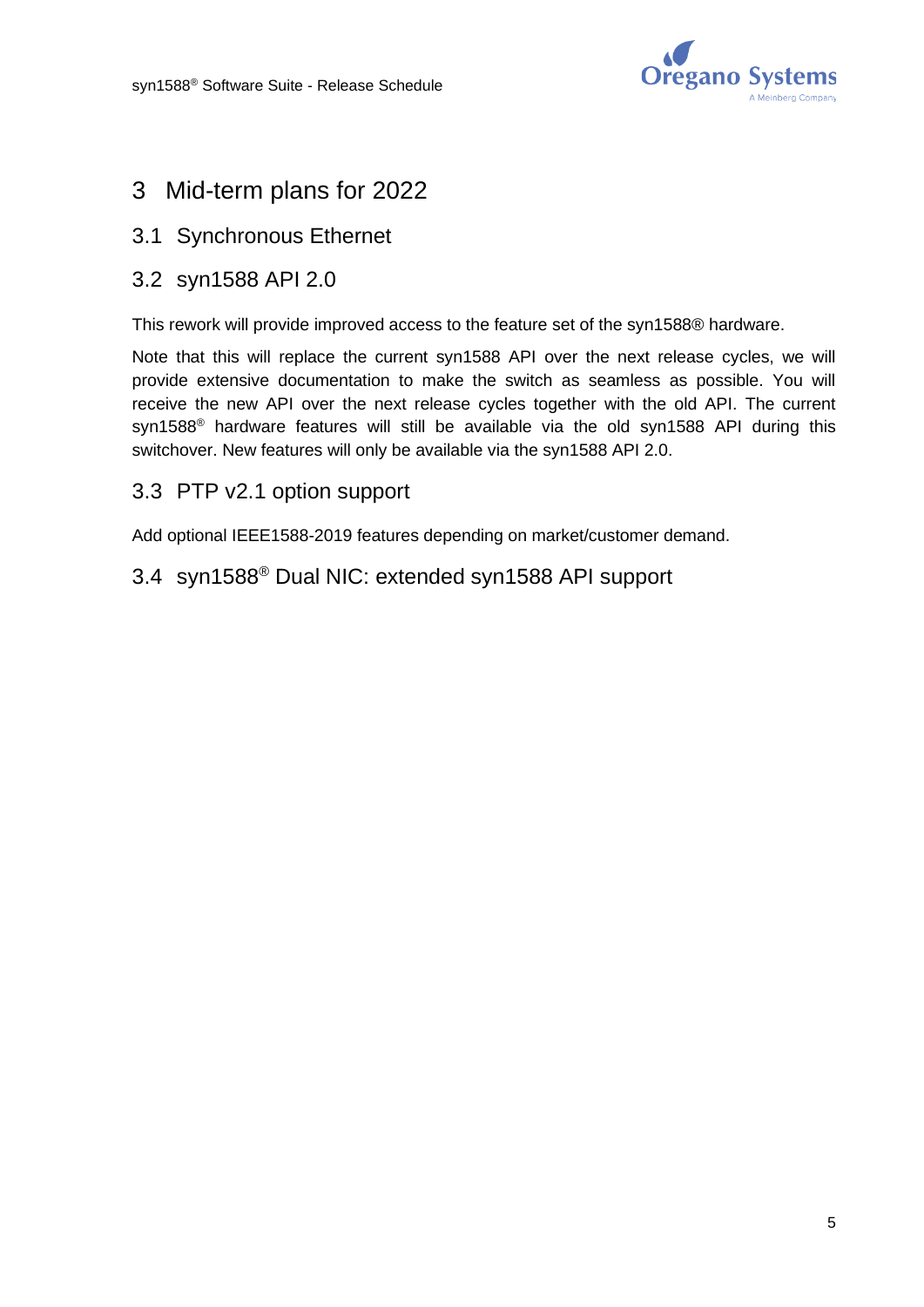

### 3.5 PTP for Power Industry (IEC 61850-9-3:2016)

The target platform for this feature is the syn1588<sup>®</sup> Dual NIC and the syn1588<sup>®</sup> redSync utility as this provides the necessary support for this feature set. The implementation can be subdivided into

- 1. PRP with PTP support
- 2. HSR with PTP support

The PRP/PTP solution will be the first part to be implemented, whereas the HSR/PTP solution would be implemented later.

The schedule of this implementation depends mostly on customer demand. Demand for PRP/PTP has been shown but we have not seen demand for HSR/PTP.

### <span id="page-5-0"></span>4 Long term plans

The following features are currently on our list but will be implemented on a case-by-case base. I.e., currently these features are not scheduled for a specific release. If the demand for a feature is raised, we can evaluate the roadmap.

4.1 Shared memory API 2.0

This is currently put on hold as we are evaluating other means of status/control management (gRPC or similar) of the syn1588® PTP Stack and utilities that may replace or extend the current shared memory in the far future.

#### 4.2 PTP Unified Monitoring Model based on YANG

- 4.3 Extension of the redSync utility
	- **→** Using more than two PTP Masters as time source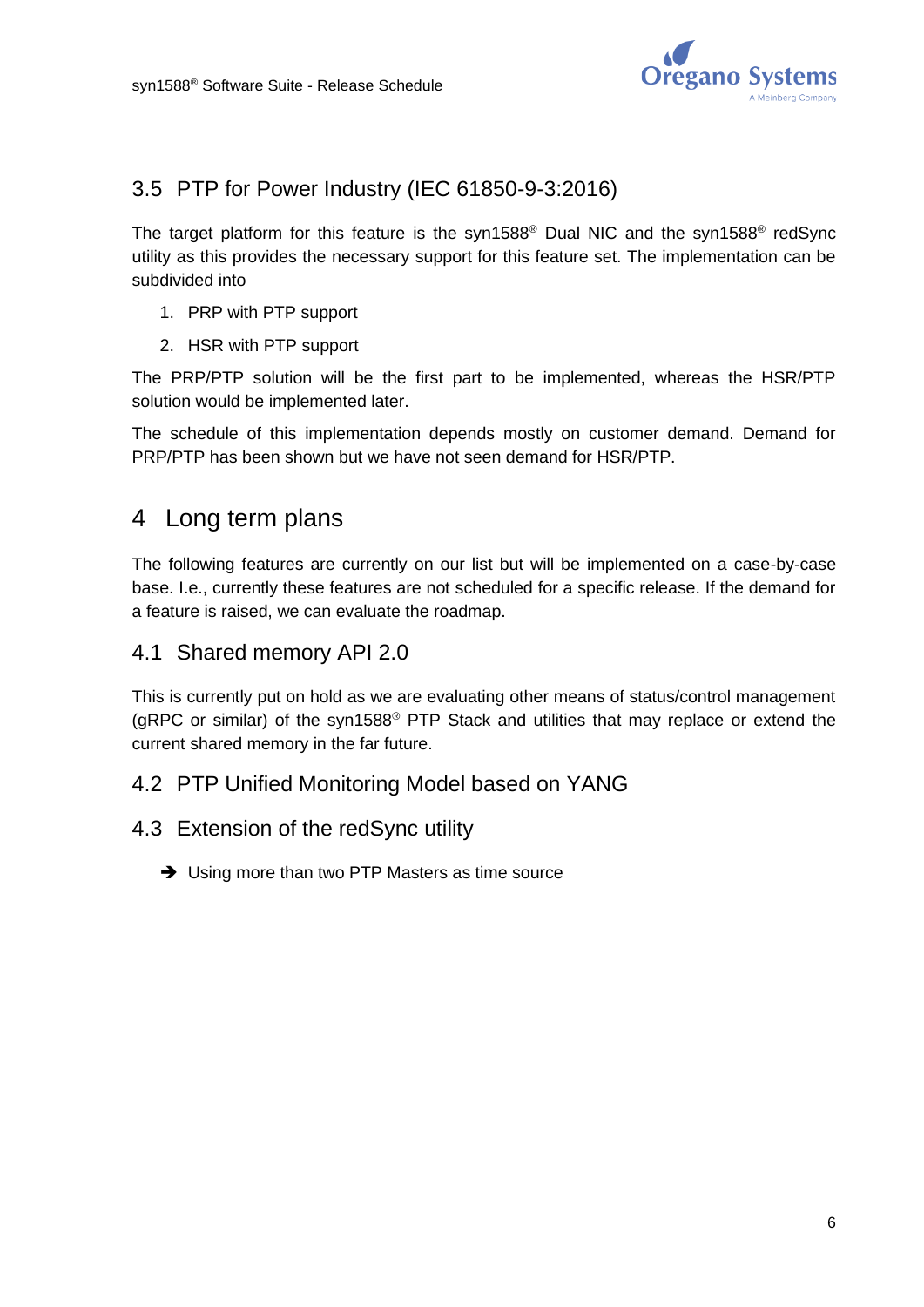

- 4.4 Support for optional PTP v2.1 Features
- 4.4.1 Alternate timescale offsets
- 4.4.2 Path trace
- 4.4.3 Holdover upgrade
- 4.4.4 Common mean link delay service
- 4.4.5 Configurable correction of timestamps
- 4.4.6 Calculation of delay asymmetry
- 4.4.7 Grandmaster Cluster
- 4.4.8 Alternate Master
- 4.4.9 Unicast Discovery
- 4.4.10 Layer-1 based synchronization performance enhancement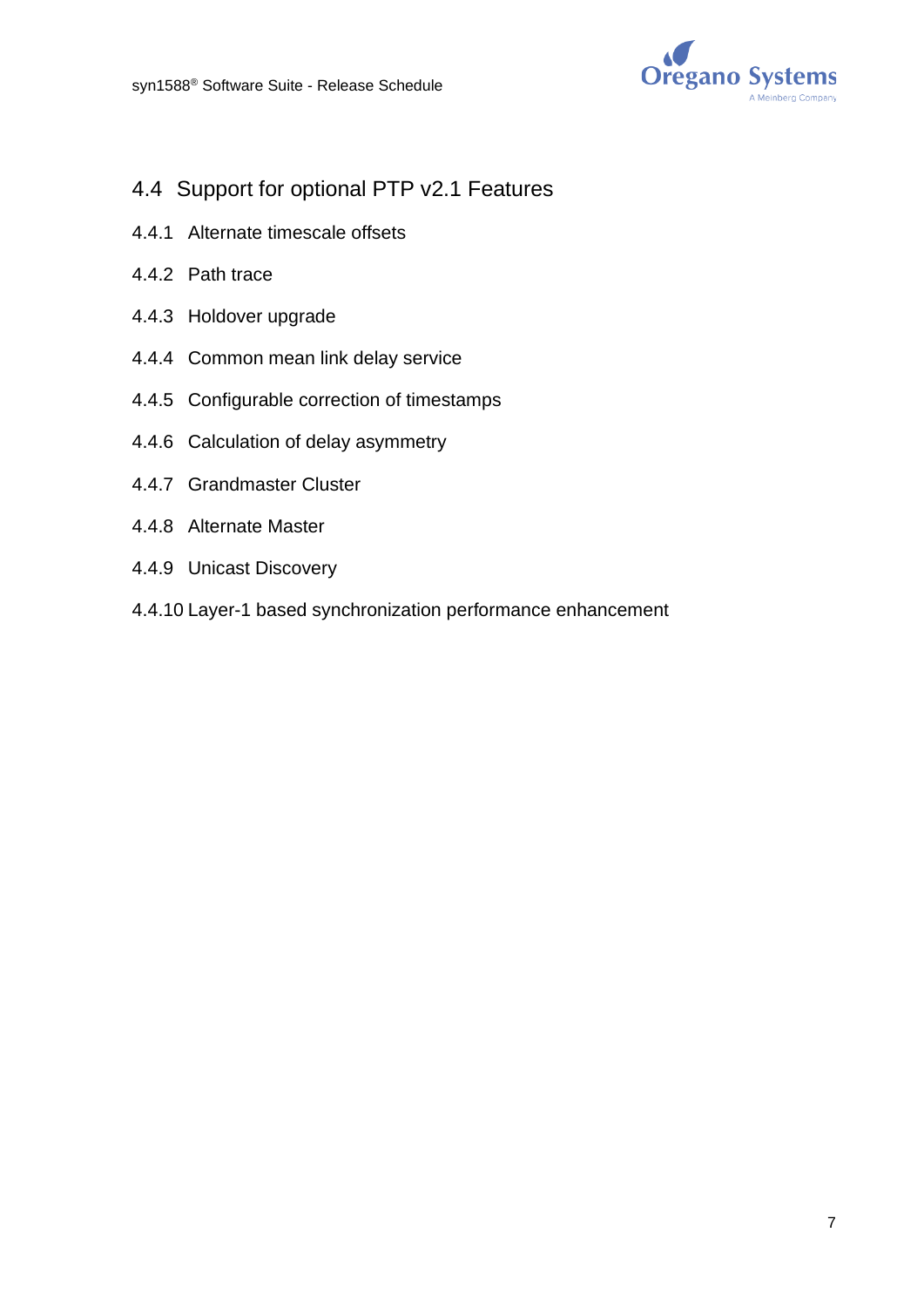

# <span id="page-7-0"></span>5 PTP Version 2.1 – IEEE1588-2019

This chapter summarizes and collects the different new features for IEEE1588-2019 aka PTP v2.1. The IEEE1588-2019 standard has been officially published on June 16<sup>th</sup> 2020.

The intention of this document is to act

- a.) as an information for externals to inform about the planned implementation as well as their priority
- b.) and as an internal guideline (some sort of development roadmap) for adding the new functions to the syn1588® PTP Stack source code.

A good starting point is chapter 19 of [1] which describes the compatibility of v2.1 with v2.0 and v1.0 of the IEEE1588 standard.

The information in this chapter is based on the status of July 2021.

#### 5.1 Overview

The IEEE1588-2019 standard defines new, optional functions listed in the following table. For each feature, its implementation status is given as well as whether Oregano System currently plans to implement it.

Further note, we decided to use priorities for the new functions but not a specific release date. We will add all new functions depending on their priority as soon as possible. They will be made available with our quarterly releases of the syn1588® PTP Stack.

Note, this document is "work-in-progress". New information or customer requests might change the priority or the implementation of new functions.

If you require a certain PTP v2.1 feature, please contact Oregano Systems so we can add/re-order the feature-list according to the presented business case.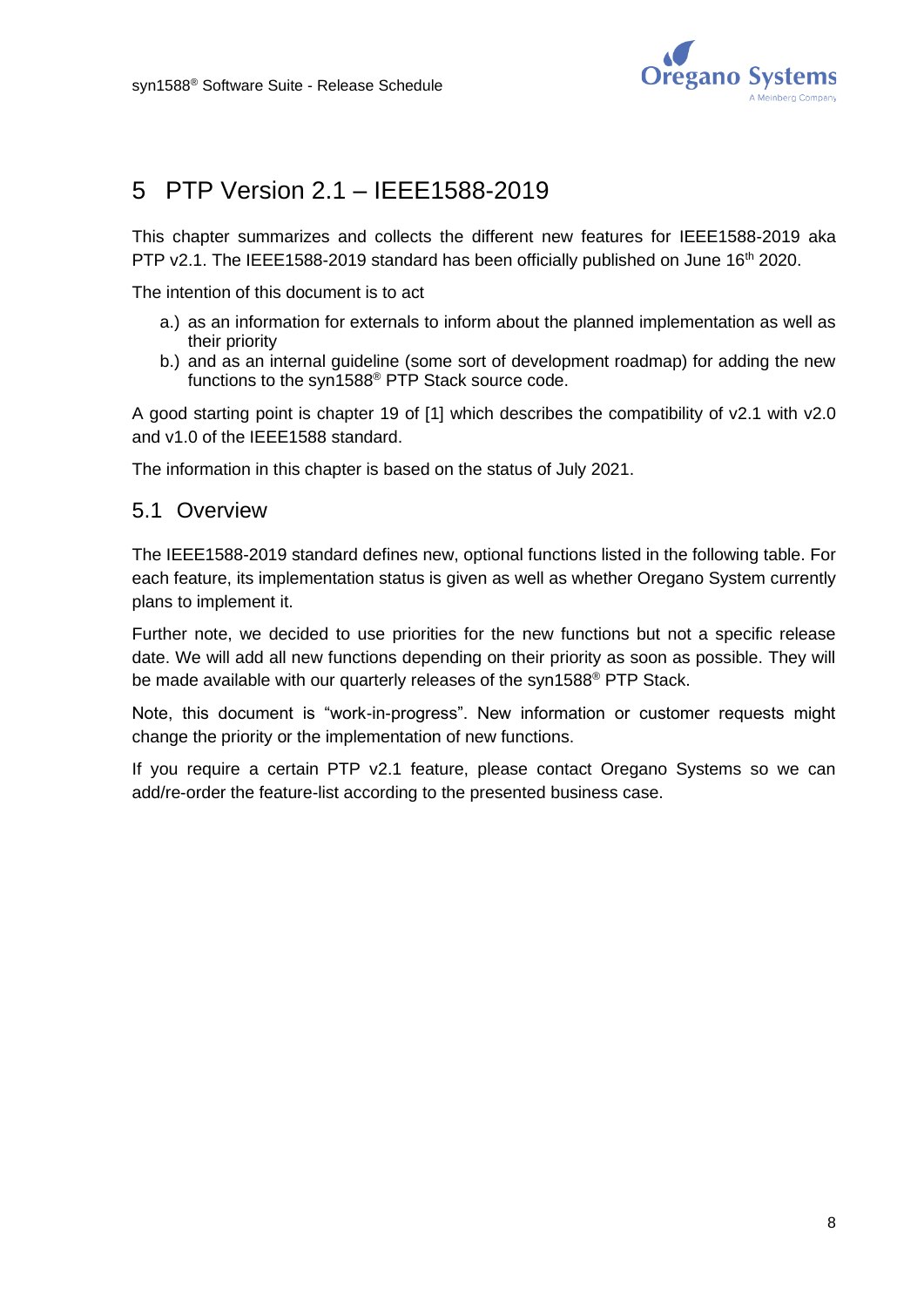

| PTP feature                                                                                                 | Implemented  | Focus | Priority<br>(1) |
|-------------------------------------------------------------------------------------------------------------|--------------|-------|-----------------|
| (with IEEE1588-2019 chapter)<br>8. (new) PTP datasets                                                       | N            | Y     | 1               |
| 13. (new or updated) PTP message formats                                                                    | N            | Y     | 1               |
|                                                                                                             | Y            |       |                 |
| 16.1 Unicast message negotiation                                                                            |              |       |                 |
| 16.2 Path trace                                                                                             | N            | Y     |                 |
| 16.3 Alternate timescale offsets                                                                            | N            | Y     | 9               |
| 16.4 Holdover upgrade                                                                                       | N            | Y     |                 |
| 16.5 Isolation of PTP instances running under<br>profiles specified by different standards<br>organizations | N            | Y     |                 |
| 16.6 Common mean link delay service                                                                         | N            | Y     | 9               |
| 16.7 Configurable correction of timestamps                                                                  | N            | Y     | 6               |
| 16.8 Calculation of the <delayasymmetry> for</delayasymmetry>                                               | N            | Y     | 6               |
| certain media                                                                                               |              |       |                 |
| 16.9 Mixed Multicast/Unicast Operation                                                                      | Υ            |       |                 |
| 16.10 Cumulative frequency transfer method for                                                              | N            | N     |                 |
| synchronizing clocks                                                                                        |              |       |                 |
| 16.11 Slave Event Monitoring                                                                                | N            | Y     | 8               |
| 16.12 Enhanced Synchronization Accuracy<br><b>Metrics</b>                                                   | N            | N     |                 |
| 16.13 Message Length Extension                                                                              | N            | N     |                 |
| 16.14 PTP integrated security mechanism                                                                     | Y            |       |                 |
|                                                                                                             | (immediate)  |       |                 |
| 17.2 Grandmaster Cluster                                                                                    | N            | Υ     |                 |
| 17.3 Alternate Master                                                                                       | N            | Υ     |                 |
| 17.4 Unicast Discovery                                                                                      | N            | Υ     |                 |
| 17.5 Acceptable master table                                                                                | Y            |       |                 |
| 17.6 Mechanism for external configuration of a<br>PTP instance's PTP port state                             | Y            |       |                 |
| 17.7 Reduced state sets and use of the<br><foreignmasterlist> feature</foreignmasterlist>                   | $\mathsf{N}$ | N     |                 |
| 18. Interactions between PTP Instances in<br>different PTP domains                                          | N            | N     |                 |

#### Table 1: PTP v2.1 new, optional features

**(1)** High (1) to low (9) priority